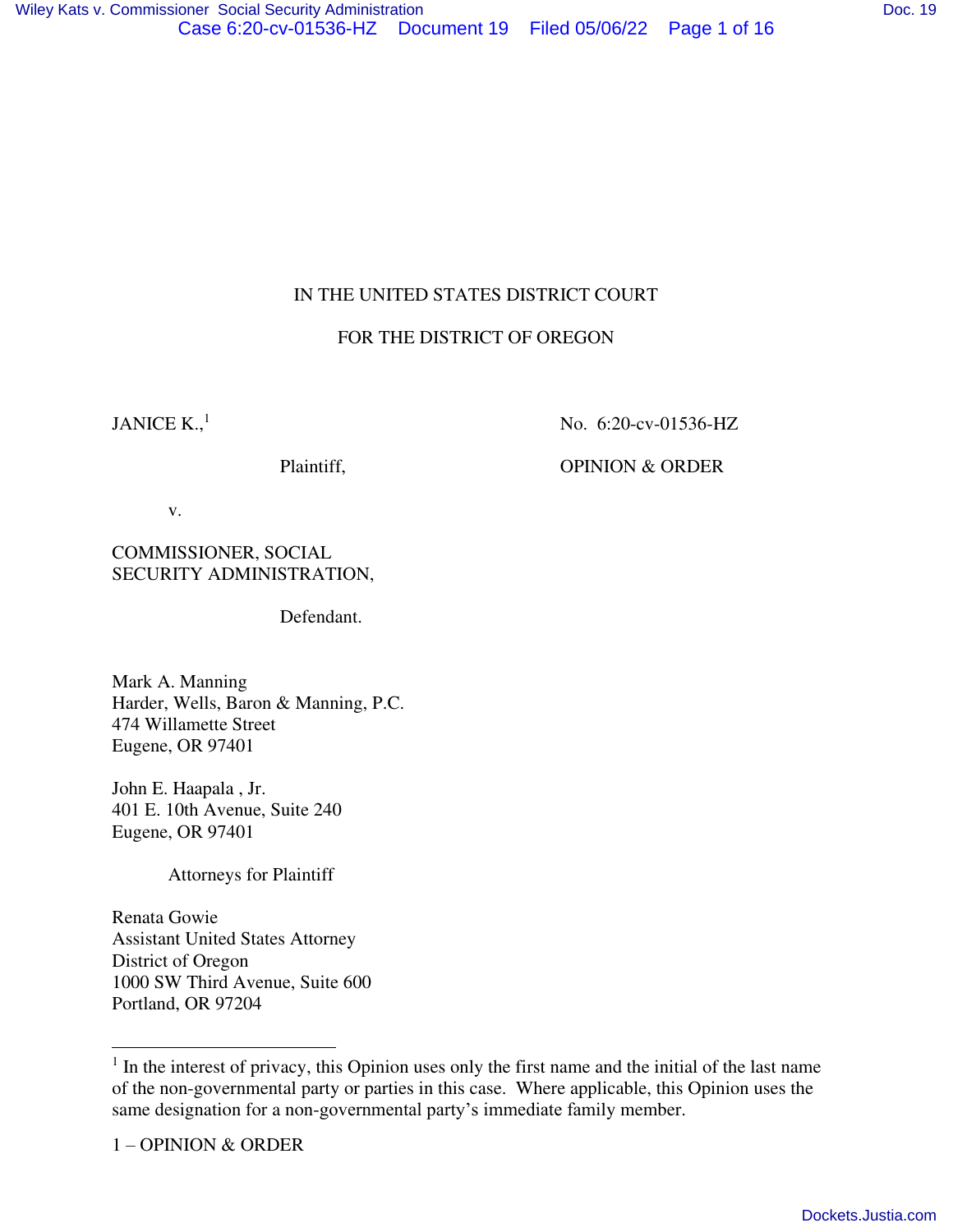Erin F. Highland Social Security Administration Office of the General Counsel 701 Fifth Avenue, Suite 2900 M/S 221A Seattle, WA 98104

Attorneys for Defendant

HERNÁNDEZ, District Judge:

 Plaintiff Janice K. brings this action seeking judicial review of the Commissioner's final decision to deny disability insurance benefits ("DIB"). This Court has jurisdiction pursuant to 42 U.S.C. § 405(g) (incorporated by 42 U.S.C. § 1383(c)(3). The Court affirms the Commissioner's decision

# **PROCEDURAL BACKGROUND**

 Plaintiff applied for DIB on September 6, 2017 alleging an onset date of October 1, 2015. Tr. 571, 647. $^2$  Plaintiff's date last insured ("DLI") is December 31, 2019. Tr. 741. Her application was denied initially and on reconsideration. Tr. 73.

 On August 28, 2019, Plaintiff appeared with a representative for a hearing before an Administrative Law Judge ("ALJ"). Tr. 90. On September 12, 2019, the ALJ found Plaintiff not disabled. Tr. 84. The Appeals Council denied review. Tr. 1.

# **FACTUAL BACKGROUND**

Plaintiff alleges disability based on "Lupus, Heart Attack, Right Shoulder Tear." Tr. 572–

73. At the time of her alleged onset date, she was 48 years old. Tr. 571. She has completed high

<sup>&</sup>lt;sup>2</sup> Citations to "Tr." refer to the pages indicated in the official transcript of the administrative record, filed herein as Docket No. 11-1.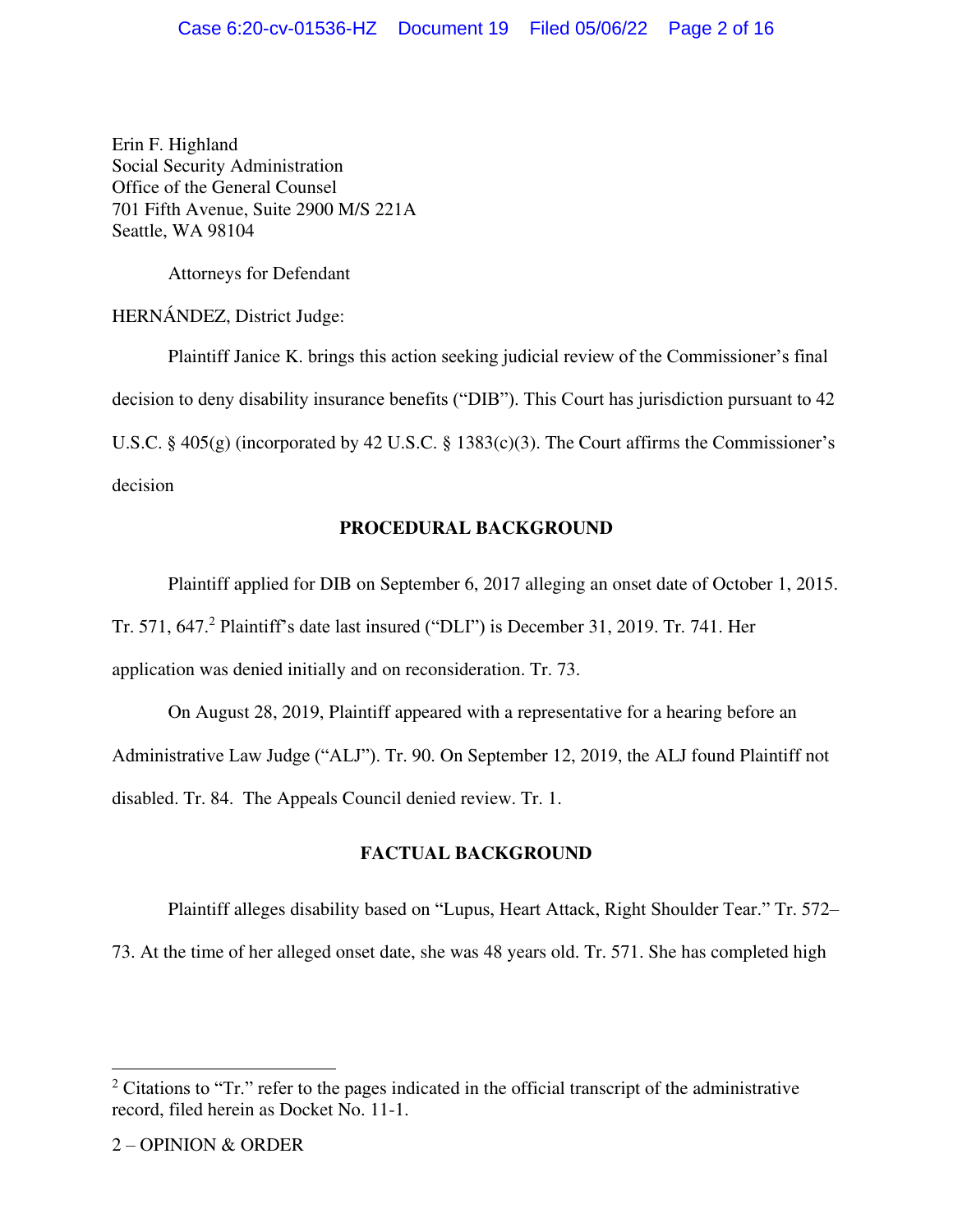school and has past relevant work experience as a veneer dryer feeder, veneer joiner off-bearer, veneer grader. Tr. 82.

## **SEQUENTIAL DISABILITY EVALUATION**

A claimant is disabled if they are unable to "engage in any substantial gainful activity by reason of any medically determinable physical or mental impairment which . . . has lasted or can be expected to last for a continuous period of not less than 12 months[.]" 42 U.S.C. §§  $423(d)(1)(A)$ ,  $1382c(a)(3)(A)$ . Disability claims are evaluated according to a five-step procedure. *See Valentine v. Comm'r*, 574 F.3d 685, 689 (9th Cir. 2009) (in social security cases, agency uses five-step procedure to determine disability). The claimant bears the ultimate burden of proving disability. *Id.*

 In the first step, the Commissioner determines whether a claimant is engaged in "substantial gainful activity." If so, the claimant is not disabled. *Bowen v. Yuckert*, 482 U.S. 137, 140 (1987); 20 C.F.R. §§ 404.1520(b), 416.920(b). In step two, the Commissioner determines whether the claimant has a "medically severe impairment or combination of impairments." *Yuckert*, 482 U.S. at 140–41; 20 C.F.R. §§ 404.1520(c), 416.920(c). If not, the claimant is not disabled. *Id.* 

In step three, the Commissioner determines whether the claimant's impairments, singly or in combination, meet or equal "one of a number of listed impairments that the [Commissioner] acknowledges are so severe as to preclude substantial gainful activity." *Yuckert*, 482 U.S. at 141; 20 C.F.R. §§ 404.1520(d), 416.920(d). If so, the claimant is conclusively presumed disabled; if not, the Commissioner proceeds to step four. *Yuckert*, 482 U.S. at 141.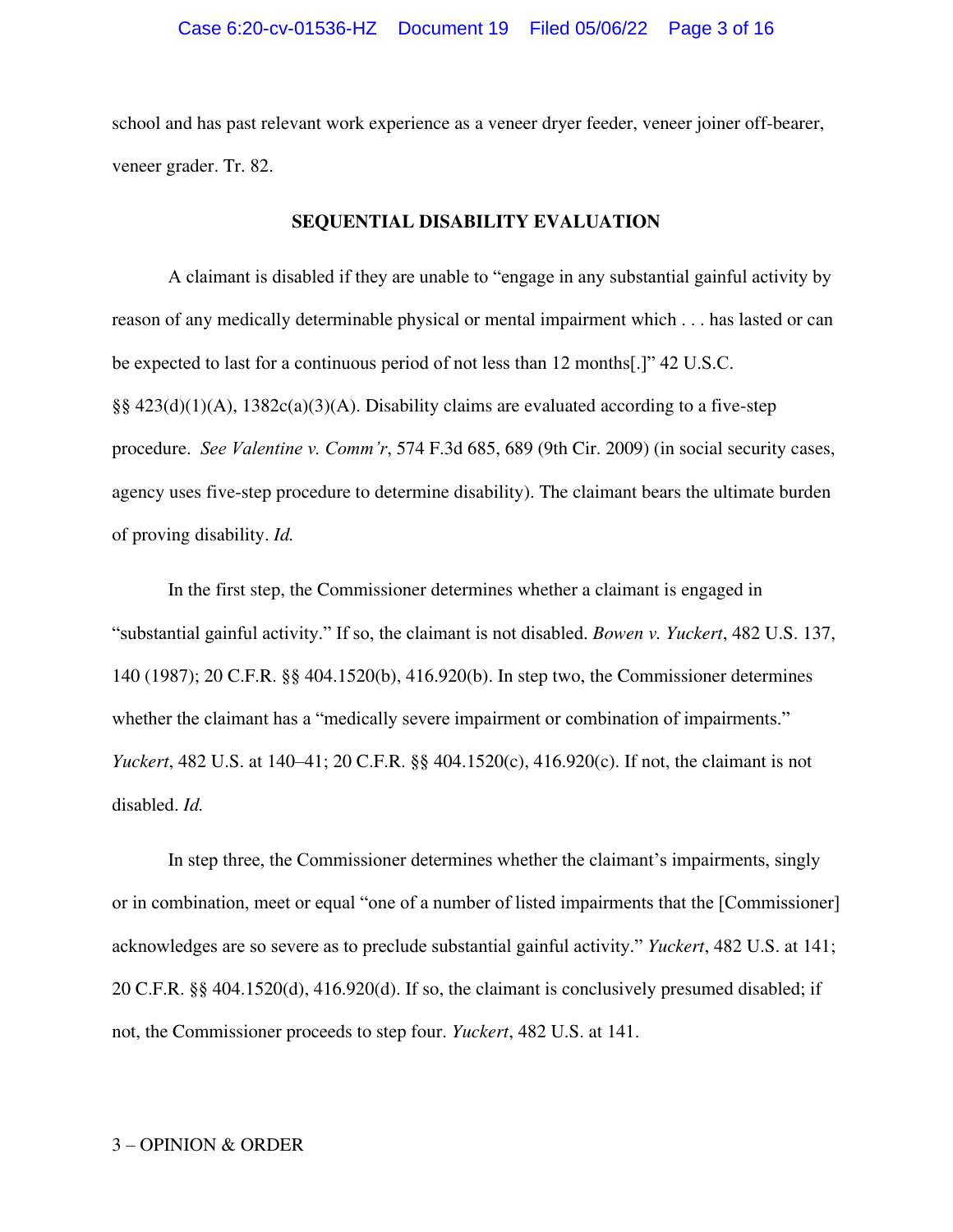#### Case 6:20-cv-01536-HZ Document 19 Filed 05/06/22 Page 4 of 16

 In step four, the Commissioner determines whether the claimant, despite any impairment(s), has the residual functional capacity (RFC) to perform their "past relevant work." 20 C.F.R. §§ 404.1520(e), 416.920(e). If the claimant can perform past relevant work, the claimant is not disabled. If the claimant cannot perform past relevant work, the burden shifts to the Commissioner. In step five, the Commissioner must establish that the claimant can perform other work. *Yuckert*, 482 U.S. at 141–42; 20 C.F.R. §§ 404.1520(e)–(f), 416.920(e)–(f). If the Commissioner meets their burden and proves that the claimant can perform other work that exists in the national economy, then the claimant is not disabled. 20 C.F.R. §§ 404.1566, 416.966.

#### **THE ALJ'S DECISION**

At step one, the ALJ determined that Plaintiff had not engaged in substantial gainful activity after her alleged onset date. Tr. 75. Next, at steps two and three, the ALJ determined that Plaintiff has the following severe impairments: "systemic lupus erythematosus (SLE); status-post myocardial infarct; bilateral shoulder degenerative joint disease; lumbar degenerative disc disease; a panic disorder NOS; a major depressive disorder; and a somatic symptom disorder." *Id.* However, the ALJ determined that Plaintiff's impairments did not meet or medically equal the severity of a listed impairment. *Id.* At step four, the ALJ concluded that Plaintiff has the residual functional capacity to perform light work as defined in 20 C.F.R. §§ 404.1567(b) with the following limitations:

she can lift, carry, push, and pull 20 pounds occasionally and 10 pounds frequently. She can sit for six hours in an eight-hour day, and stand or walk for six hours in an eight-hour day. She can occasionally climb ramps, and stairs, but should avoid climbing ladders, ropes, or scaffolds. She can occasionally balance, stoop, kneel, crouch, and crawl. She can occasionally reach overhead, but frequently reach in all other directions bilaterally. She can tolerate no exposure to unprotected heights and moving vehicles in the workplace. She can understand, remember, and carry out simple, routine tasks consistent with a general educational development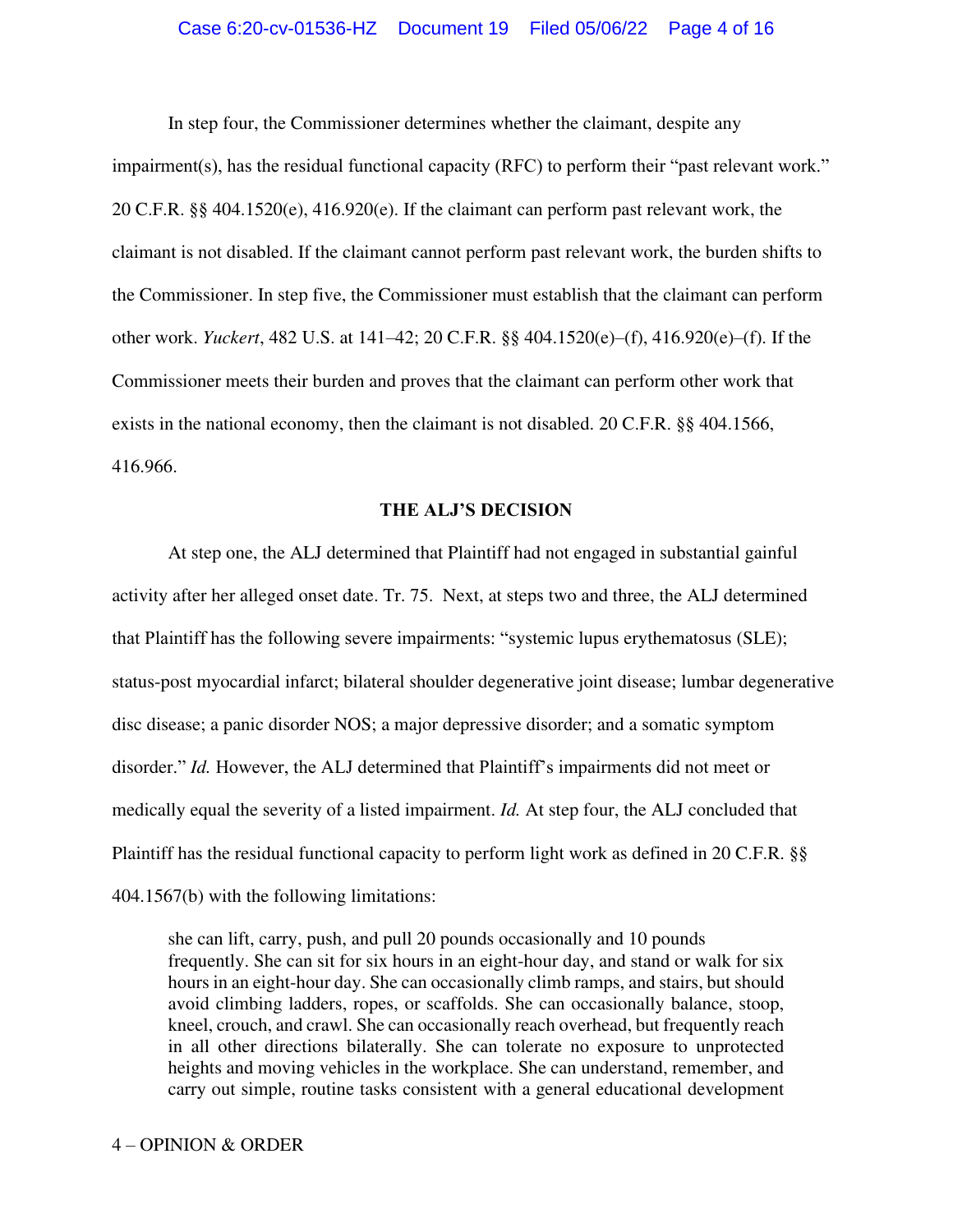(GED) reasoning level of two. She can make only simple work-related decisions. She can tolerate only occasional interaction with coworkers, supervisors, and the public. Time off task would be covered by normal breaks**.** 

Tr. 78. Because of these limitations, the ALJ concluded that Plaintiff could not perform her past relevant work. Tr. 81. But at step five, the ALJ found that there are jobs that exist in significant numbers in the national economy that Plaintiff can perform, such as "Bench Assembler," "Electronics Worker," "Garment Sorter," and "Photocopy Machine Operator." Tr. 83. Thus, the ALJ concluded that Plaintiff is not disabled. Tr. 84.

## **STANDARD OF REVIEW**

A court may set aside the Commissioner's denial of benefits only when the Commissioner's findings "are based on legal error or are not supported by substantial evidence in the record as a whole." *Vasquez v. Astrue*, 572 F.3d 586, 591 (9th Cir. 2009) (internal quotation marks omitted). "Substantial evidence means more than a mere scintilla but less than a preponderance; it is such relevant evidence as a reasonable mind might accept as adequate to support a conclusion." *Id.* (internal quotation marks omitted). The court considers the record as a whole, including both the evidence that supports and detracts from the Commissioner's decision. *Id.*; *Lingenfelter v. Astrue*, 504 F.3d 1028, 1035 (9th Cir. 2007). "Where the evidence is susceptible to more than one rational interpretation, the ALJ's decision must be affirmed." *Vasquez*, 572 F.3d at 591 (internal quotation marks and brackets omitted); *see also Massachi v. Astrue*, 486 F.3d 1149, 1152 (9th Cir. 2007) ("Where the evidence as a whole can support either a grant or a denial, [the court] may not substitute [its] judgment for the ALJ's") (internal quotation marks omitted).

//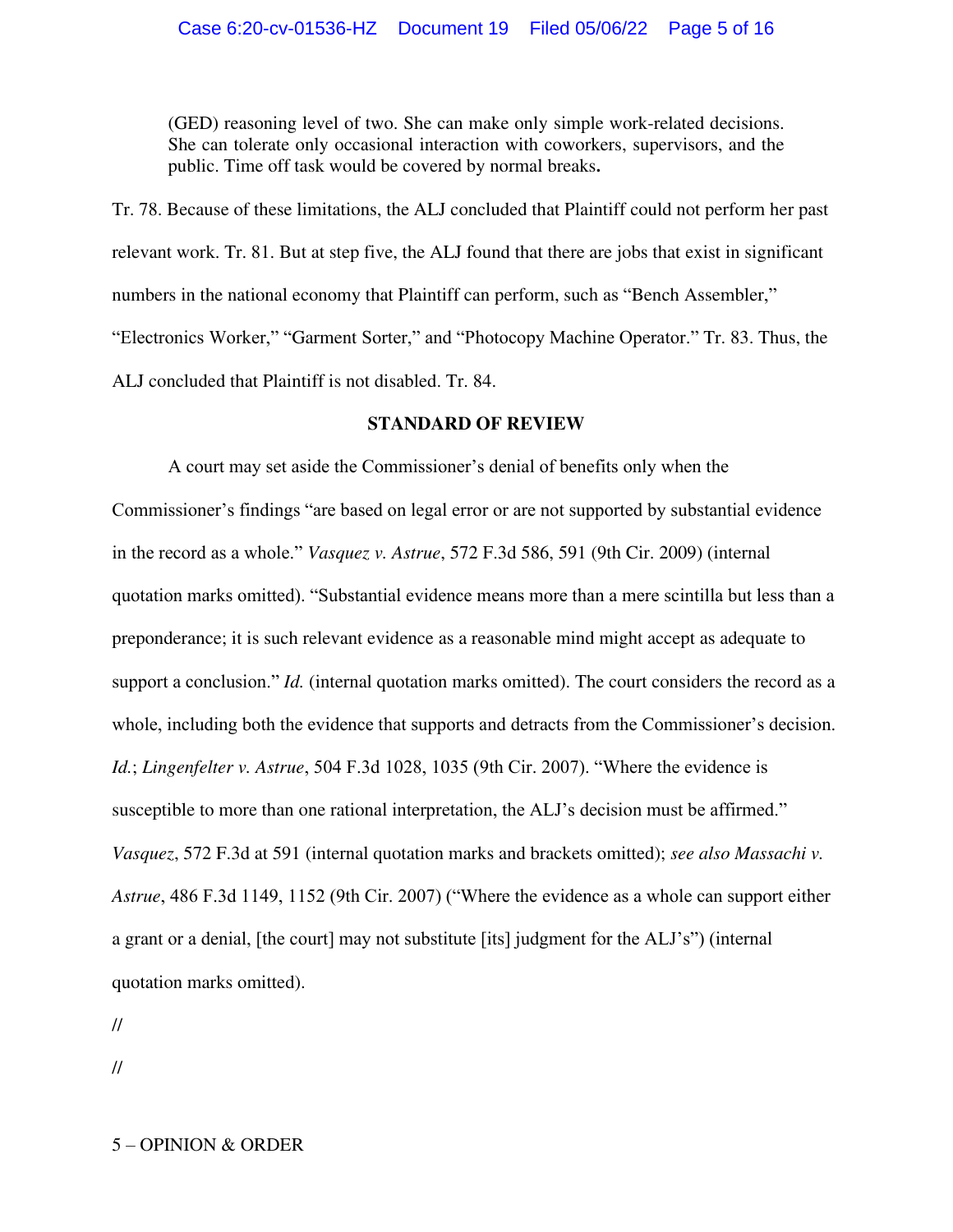#### **DISCUSSION**

 Plaintiff argues the ALJ erred in rejecting (1) her subjective symptom testimony; (2) the opinion of consultative examiner Dr. Scott Alvord; and (3) the lay witness opinion of her husband.

# **I. Subjective Symptom Testimony**

Plaintiff contends the ALJ improperly discounted her subjective symptom testimony. The ALJ is responsible for evaluating symptom testimony. [SSR 16-3p, 2017 WL 5180304, at \\*1](https://www.westlaw.com/Document/I0a0ff96dc50011e79bef99c0ee06c731/View/FullText.html?transitionType=Default&contextData=(sc.Default)&VR=3.0&RS=da3.0&fragmentIdentifier=co_pp_sp_999_1)  [\(Oct. 25, 2017\).](https://www.westlaw.com/Document/I0a0ff96dc50011e79bef99c0ee06c731/View/FullText.html?transitionType=Default&contextData=(sc.Default)&VR=3.0&RS=da3.0&fragmentIdentifier=co_pp_sp_999_1) Once a claimant shows an underlying impairment and a causal relationship between the impairment and some level of symptoms, clear and convincing reasons are needed to reject a claimant's testimony if there is no evidence of malingering. *[Carmickle v. Comm'r](https://www.westlaw.com/Document/Ibd18fb2059b011ddb7e583ba170699a5/View/FullText.html?transitionType=Default&contextData=(sc.Default)&VR=3.0&RS=da3.0&fragmentIdentifier=co_pp_sp_506_1160)*, 533 [F.3d 1155, 1160 \(9th Cir. 2008\)](https://www.westlaw.com/Document/Ibd18fb2059b011ddb7e583ba170699a5/View/FullText.html?transitionType=Default&contextData=(sc.Default)&VR=3.0&RS=da3.0&fragmentIdentifier=co_pp_sp_506_1160) (absent affirmative evidence that the plaintiff is malingering, "where the record includes objective medical evidence establishing that the claimant suffers from an impairment that could reasonably produce the symptoms of which he complains, an adverse credibility finding must be based on clear and convincing reasons") (quotation marks and citation omitted); *see also Molina v. Astrue*[, 674 F.3d 1104, 1112 \(9th Cir. 2012\)](https://www.westlaw.com/Document/Ib9db30757cda11e196ddf76f9be2cc49/View/FullText.html?transitionType=Default&contextData=(sc.Default)&VR=3.0&RS=da3.0&fragmentIdentifier=co_pp_sp_506_1112) (the ALJ engages in a two-step analysis for subjective symptom evaluation: First, the ALJ determines whether there is "objective medical evidence of an underlying impairment which could reasonably be expected to produce the pain or other symptoms alleged"; and second, "if the claimant has presented such evidence, and there is no evidence of malingering, then the ALJ must give specific, clear and convincing reasons in order to reject the claimant's testimony about the severity of the symptoms.") (quotation marks and citations omitted).

When evaluating subjective symptom testimony, "[g]eneral findings are insufficient." *Reddick v. Chater*[, 157 F.3d 715, 722 \(9th Cir. 1998\)](https://www.westlaw.com/Document/I928ae182947511d9a707f4371c9c34f0/View/FullText.html?transitionType=Default&contextData=(sc.Default)&VR=3.0&RS=da3.0&fragmentIdentifier=co_pp_sp_506_722) (quoting *Lester v. Chater*[, 81 F.3d 821, 834](https://www.westlaw.com/Document/I9dbe215192a611d9a707f4371c9c34f0/View/FullText.html?transitionType=Default&contextData=(sc.Default)&VR=3.0&RS=da3.0&fragmentIdentifier=co_pp_sp_506_834)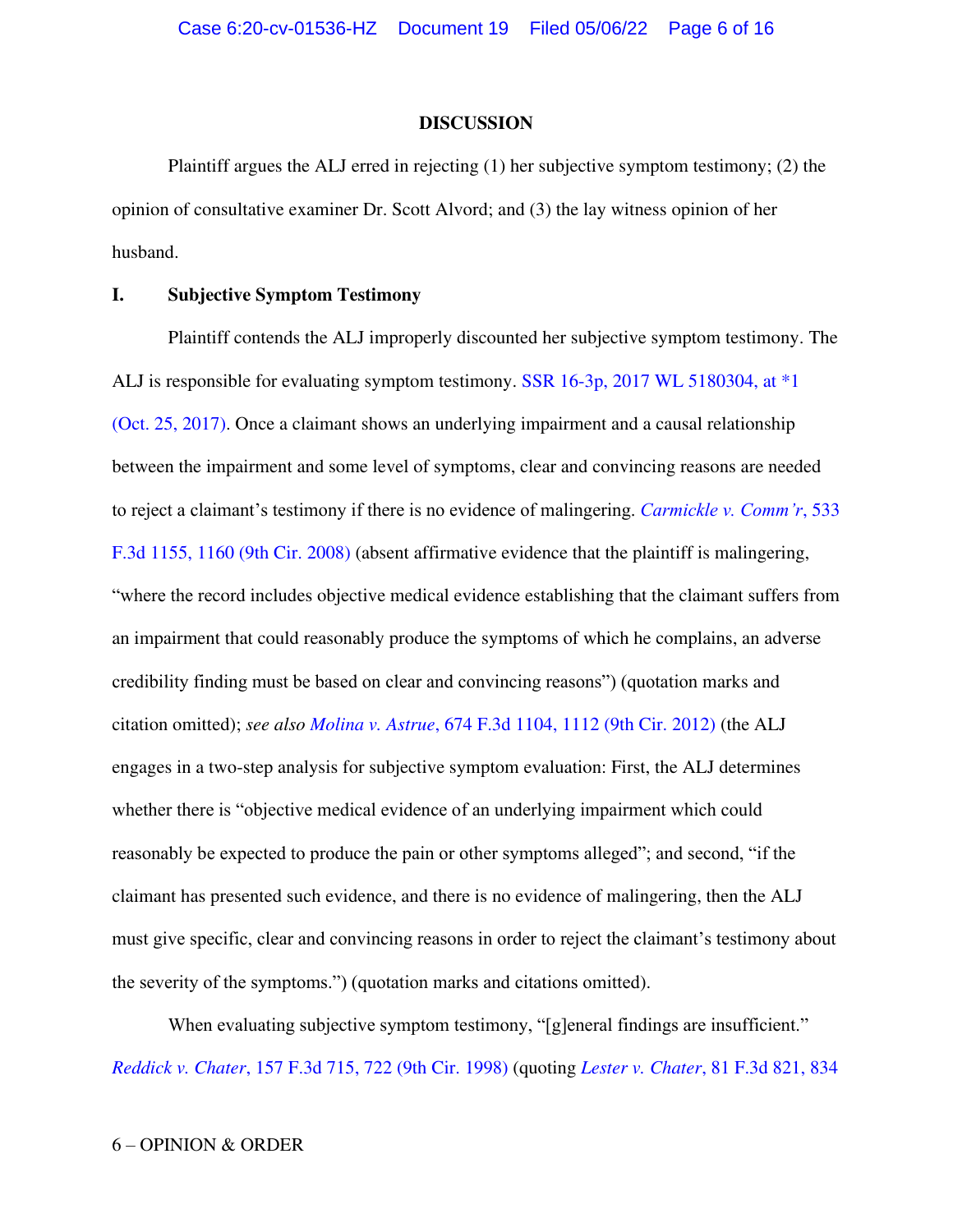[\(9th Cir. 1995\)](https://www.westlaw.com/Document/I9dbe215192a611d9a707f4371c9c34f0/View/FullText.html?transitionType=Default&contextData=(sc.Default)&VR=3.0&RS=da3.0&fragmentIdentifier=co_pp_sp_506_834)). "An ALJ does not provide specific, clear, and convincing reasons for rejecting a claimant's testimony by simply reciting the medical evidence in support of his or her residual functional capacity determination." *Brown-Hunter v. Colvin*[, 806 F.3d 487, 489 \(9th Cir. 2015\).](https://www.westlaw.com/Document/Ib0ffcab1825611e5b4bafa136b480ad2/View/FullText.html?transitionType=Default&contextData=(sc.Default)&VR=3.0&RS=da3.0&fragmentIdentifier=co_pp_sp_506_489) Instead, "the ALJ must specifically identify the testimony she or he finds not to be credible and must explain what evidence undermines the testimony." *[Holohan v. Massanari](https://www.westlaw.com/Document/I47d450ab79ad11d9bf29e2067ad74e5b/View/FullText.html?transitionType=Default&contextData=(sc.Default)&VR=3.0&RS=da3.0)*, 246 F.3d 1195 [\(9th Cir. 2001\);](https://www.westlaw.com/Document/I47d450ab79ad11d9bf29e2067ad74e5b/View/FullText.html?transitionType=Default&contextData=(sc.Default)&VR=3.0&RS=da3.0) *see also Orteza v. Shalala*[, 50 F.3d 748, 750 \(9th Cir. 1995\)](https://www.westlaw.com/Document/I17c34e9b917f11d9a707f4371c9c34f0/View/FullText.html?transitionType=Default&contextData=(sc.Default)&VR=3.0&RS=da3.0&fragmentIdentifier=co_pp_sp_506_750) (The reasons proffered must be "sufficiently specific to permit the reviewing court to conclude that the ALJ did not arbitrarily discount the claimant's testimony.").

 Prior to her alleged onset date, Plaintiff worked for 15 years a general laborer in the mills. Tr. 707. Plaintiff testified that anxiety, depression, and shoulder pain prevent her from continuing to work. Tr. 99. She has pain and aching in her hands and feet from Lupus. Tr. 101. Her grip is impacted. Tr. 101. She can lift eight pounds and uses two hands to put a half a gallon of milk in the fridge. Tr. 108. She testified that she can sit for an hour or so and can stand for a couple of hours if she shifts positions. Tr. 102. She does housework and prepares meals but takes breaks as needed. Tr. 99, 105. For example, she testified that she breaks an activity like vacuuming up into four parts. Tr. 105. She walks her dogs up to two miles a day. Tr. 102. She naps a few times a day. Tr. 105. She gets worn down throughout the day which affects her depression. Tr. 105.

The ALJ provide three reasons for discounting Plaintiff's subjective symptom testimony: (1) the objective medical evidence; (2) conservative treatment; and (3) Plaintiff's activities of daily living.

//

//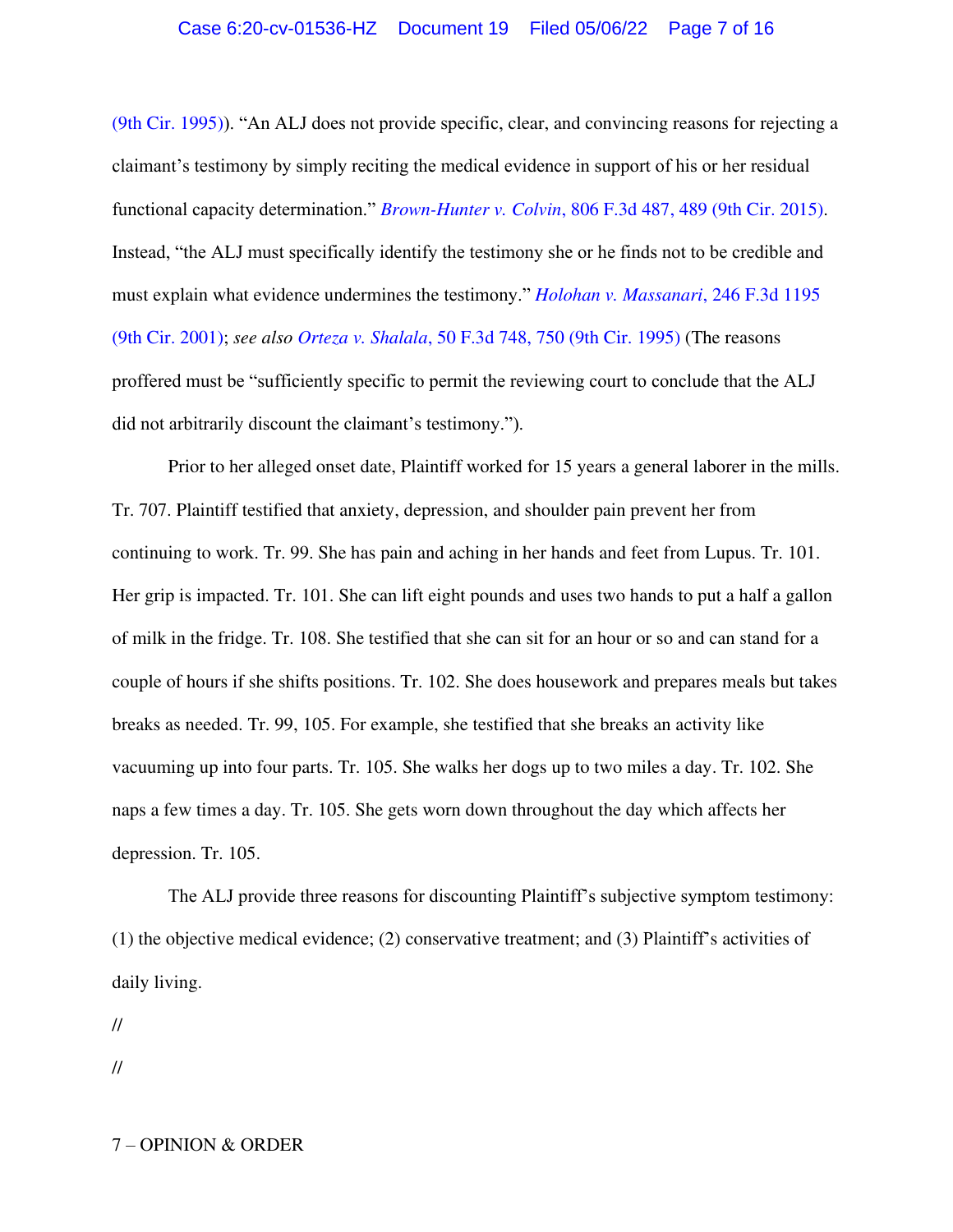#### **A. Inconsistency with Medical Evidence**

Inconsistency between Plaintiff's testimony and the objective medical record is a valid reason to discount Plaintiff's testimony. *See Connett v. Barnhart*[, 340 F.3d 871, 874 \(9th Cir.](https://www.westlaw.com/Document/Icf97082b89e811d9903eeb4634b8d78e/View/FullText.html?transitionType=Default&contextData=(sc.Default)&VR=3.0&RS=da3.0&fragmentIdentifier=co_pp_sp_506_874)  [2003\)](https://www.westlaw.com/Document/Icf97082b89e811d9903eeb4634b8d78e/View/FullText.html?transitionType=Default&contextData=(sc.Default)&VR=3.0&RS=da3.0&fragmentIdentifier=co_pp_sp_506_874) (affirming the ALJ's credibility finding when the plaintiff's testimony of weight fluctuation was inconsistent with the medical record). An ALJ may also consider objective medical evidence in evaluating a plaintiff's subjective symptom testimony, so long as the ALJ does not reject such testimony solely because it is unsubstantiated by the objective medical evidence. [20 C.F.R. § 416.929\(c\);](https://www.westlaw.com/Document/NAB3AF7C012F711E7B6D8BE689CB59C06/View/FullText.html?transitionType=Default&contextData=(sc.Default)&VR=3.0&RS=da3.0) *Rollins v. Massanari*[, 261 F.3d 853, 856, 857 \(9th Cir. 2001\)](https://www.westlaw.com/Document/I1342320979bf11d9ac1ffa9f33b6c3b0/View/FullText.html?transitionType=Default&contextData=(sc.Default)&VR=3.0&RS=da3.0&fragmentIdentifier=co_pp_sp_506_856%2c+857) ("Once a claimant produces objective medical evidence of an underlying impairment, an ALJ may not reject a claimant's subjective complaints based solely on a lack of objective medical evidence to fully corroborate the alleged severity of pain[;] . . . [w]hile subjective pain testimony cannot be rejected on the sole ground that it is not fully corroborated by objective medical evidence, the medical evidence is still a relevant factor in determining the severity of the claimant's pain and its disabling effects." (internal quotation and brackets omitted)); *[Burch v.](https://www.westlaw.com/Document/I27b83f298f4211d9bc61beebb95be672/View/FullText.html?transitionType=Default&contextData=(sc.Default)&VR=3.0&RS=da3.0&fragmentIdentifier=co_pp_sp_506_681)  Barnhart*[, 400 F.3d 676, 681 \(9th Cir. 2005\)](https://www.westlaw.com/Document/I27b83f298f4211d9bc61beebb95be672/View/FullText.html?transitionType=Default&contextData=(sc.Default)&VR=3.0&RS=da3.0&fragmentIdentifier=co_pp_sp_506_681) (The ALJ could consider mild findings on MRIs and X-rays in discounting the plaintiff's testimony as to her back pain.); *[Batson v. Comm'r Soc. Sec.](https://www.westlaw.com/Document/I7d94d4d989fc11d98b51ba734bfc3c79/View/FullText.html?transitionType=Default&contextData=(sc.Default)&VR=3.0&RS=da3.0&fragmentIdentifier=co_pp_sp_506_1196)  Admin.*[, 359 F.3d 1190, 1196 \(9th Cir. 2004\)](https://www.westlaw.com/Document/I7d94d4d989fc11d98b51ba734bfc3c79/View/FullText.html?transitionType=Default&contextData=(sc.Default)&VR=3.0&RS=da3.0&fragmentIdentifier=co_pp_sp_506_1196) ("Graphic and expansive" pain symptoms could not be explained on objective, physical basis by claimant's treating physician).

The ALJ found Plaintiff's allegations "not consistent with the medication record." Tr. 81. He observed that despite her "Lupus, degenerative disc disease and shoulder joint arthritis her range of motion was limited but she had a normal gait, intact muscle strength, sensation and reflexes." *Id.*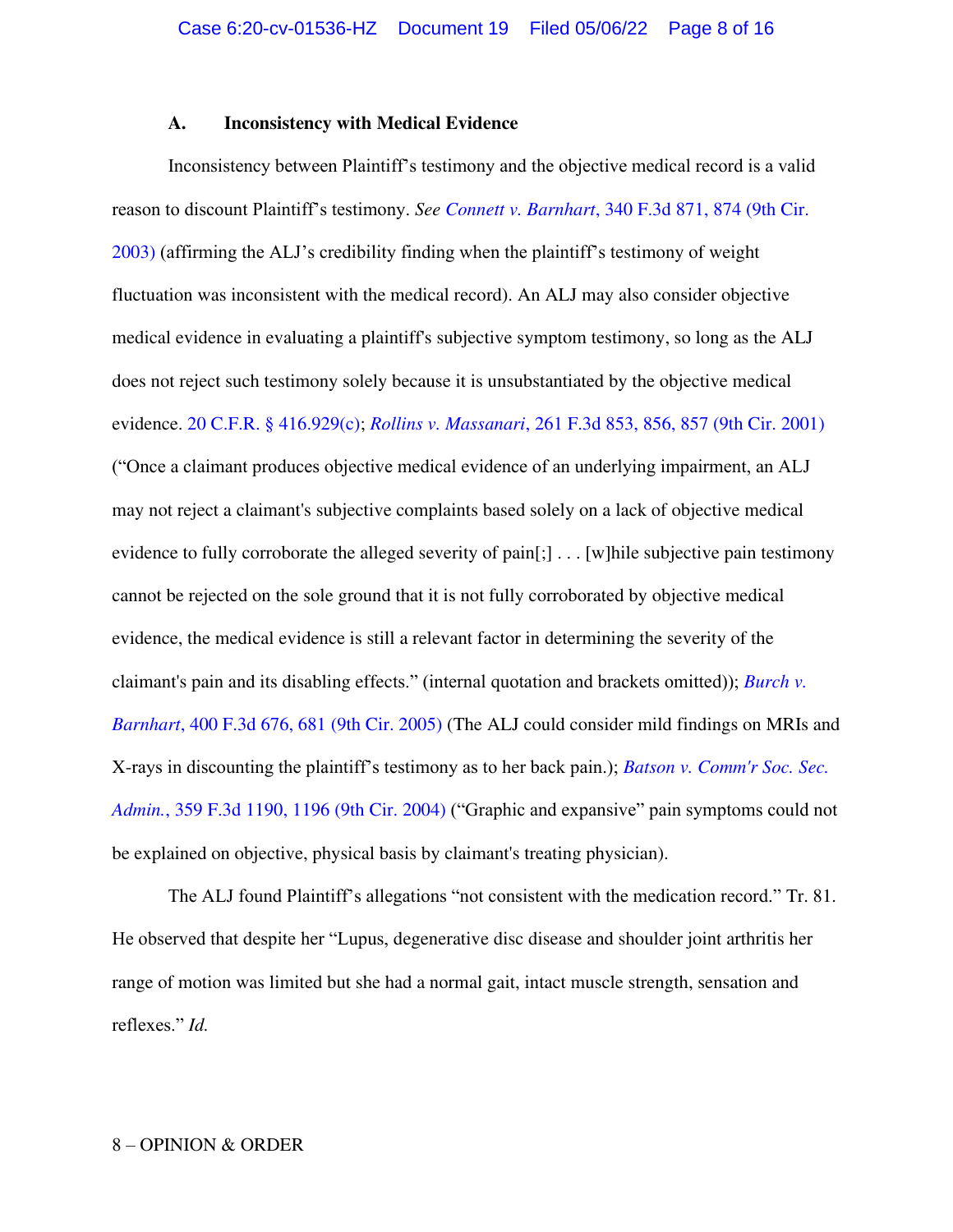## Case 6:20-cv-01536-HZ Document 19 Filed 05/06/22 Page 9 of 16

The ALJ's reasoning as to the objective medical evidence is not a clear and convincing reason to discount Plaintiff's testimony. First, Plaintiff does not allege problems with her gait, sensation, or reflexes. Thus, these findings are not inconsistent with her allegations. Next, the medical evidence the ALJ cites is not inconsistent with her testimony. In fact, a review of these records shows that they support and are consistent with Plaintiff's allegations related to her shoulder pain and Lupus symptoms. *See* Tr. 779 (pain in shoulder, cannot complete special tests); Tr. 793 (pain in shoulder with strength testing); Tr. 803 (weakness in shoulder on exam); Tr. 860 (pain in right shoulder, reported "trouble turning doorknobs or cooking"); Tr. 923 (weak grip bilaterally); Tr. 996 (synovitis in finger joints and diffuse hand tenderness); Tr. 1070 (diffuse hand tenderness). Accordingly, this finding was not supported by substantial evidence.

#### **B. Conservative Treatment**

The ALJ discounted Plaintiff's testimony based on "conservative treatment" and wrote the following: "the claimant's treatment has been very conservative, largely over-the-counter and prescription medication. She has not generally received the type of medical treatment one would expect for a totally disabled individual." Tr. 22. An ALJ may rely on a plaintiff's use of conservative treatment. *See Parra v. Astrue*[, 481 F.3d 742, 751 \(9th Cir. 2007\)](https://www.westlaw.com/Document/I31493bd5d94711dbb035bac3a32ef289/View/FullText.html?transitionType=Default&contextData=(sc.Default)&VR=3.0&RS=da3.0&fragmentIdentifier=co_pp_sp_506_751) (finding that "evidence of 'conservative treatment' is sufficient to discount a claimant's testimony regarding severity of an impairment."). But here, the ALJ's broad generalization is not sufficient to discount Plaintiff's testimony and the record does not support this finding.

 There is no evidence in the record that Plaintiff declined an available alternative or more aggressive treatment for her Lupus. And the most recent records documenting Plaintiff's treatment contradict the ALJ's finding. They show that Plaintiff has tried various prescription medications over a series of years. Tr. 161, 181. Though she saw some improvement with these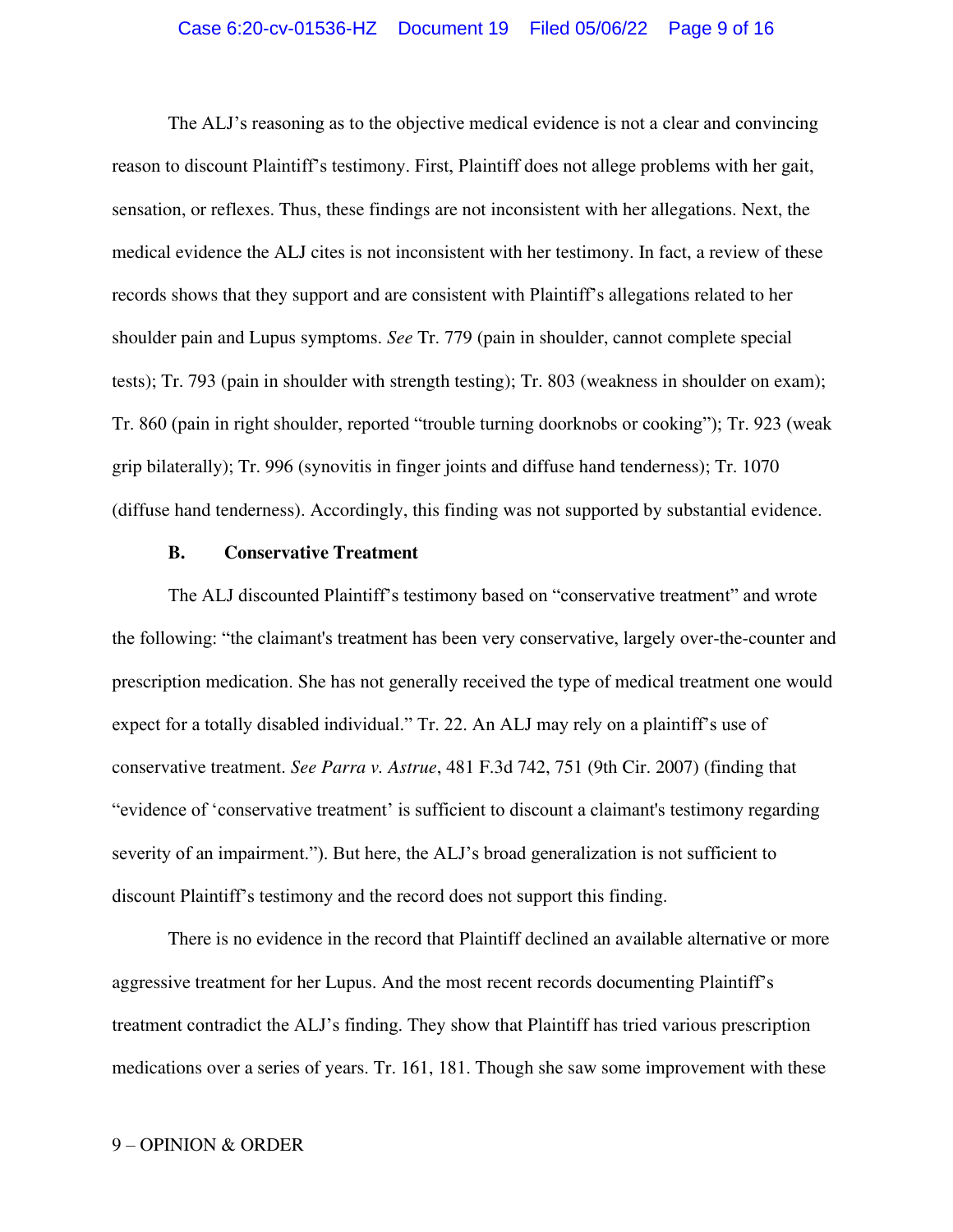#### Case 6:20-cv-01536-HZ Document 19 Filed 05/06/22 Page 10 of 16

medications, she had to switch treatments multiple times due to side effects and is currently on a "high risk" medication that requires regular monitoring. *Id.* Tr. 165, 181, 1056.

 As far as her right shoulder tear, the ALJ acknowledges that Plaintiff has tried "multiple treatment modalities." Tr. 80. At the hearing, after inquiry from the ALJ as to orthopedic surgery, Plaintiff testified that she is not a candidate for a surgical repair and has been told that she is too young for a total shoulder replacement. Tr. 100. There is nothing in the record that refutes Plaintiff's testimony as to why she has not had orthopedic surgery on her right shoulder.

#### **C. Activities of Daily Living**

Contradiction with a claimant's activities of daily living is a clear and convincing reason for rejecting a claimant's testimony. *Tommasetti*, 533 F.3d at 1039. There are two grounds for using daily activities to form the basis of an adverse credibility determination: (1) when activities meet the threshold for transferable work skills and (2) when activities contradict a claimant's other testimony. *Orn v. Astrue,* 495 F.3d 625, 639 (9th Cir. 2007). However, "disability claimants should not be penalized for attempting to lead normal lives in the face of their limitations," *Reddick v. Chater*, 157 F.3d 715, 722 (9th Cir. 1998), and "the mere fact that a plaintiff has carried on with certain daily activities, such as grocery shopping . . . does not in any way detract from his credibility." *Webb v. Barnhart,* 433 F.3d 683, 688 (9th Cir. 2005) (citing *Vertigan v. Halter,* 260 F.3d 1044, 1050 (9th Cir. 2001)). In order to impact a claimant's credibility, the activity has to be "inconsistent with claimant's claimed limitations." *Reddick,* 157 F.3d at 722.

The ALJ found that Plaintiff's "activities indicate a higher level of function than alleged by the claimant." Tr. 81. He noted that Plaintiff "could perform adequate self-care, prepare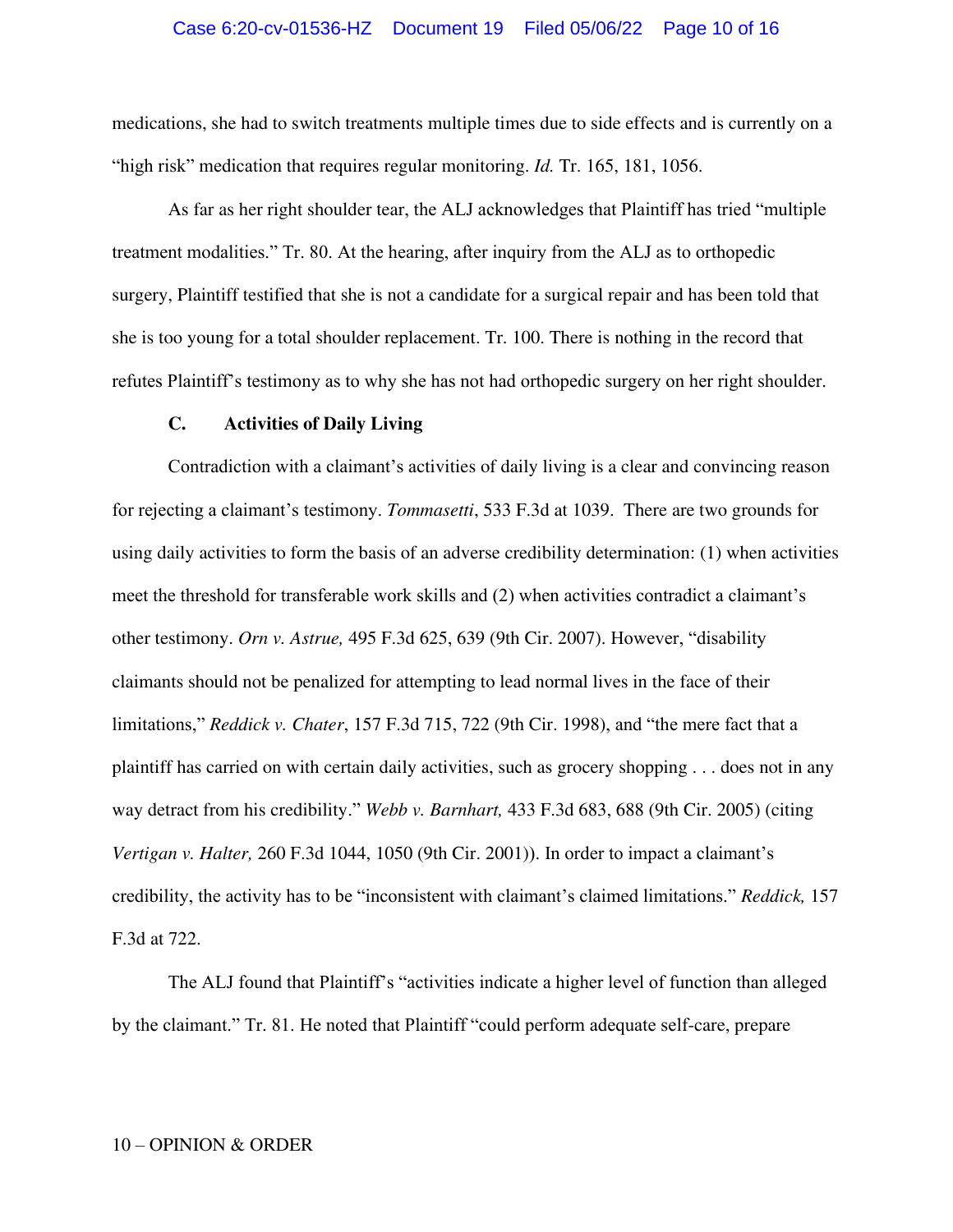## Case 6:20-cv-01536-HZ Document 19 Filed 05/06/22 Page 11 of 16

meals, do household chores, and go out to the store" and that she "was walking as much as 2.5 miles daily." *Id.* 

The ALJ did not err by finding Plaintiff's subjective symptom testimony not fully credible. Substantial evidence supports the ALJ's specific, clear, and convincing finding about Plaintiff's daily activities. Plaintiff walks her dogs up to two miles a day. Tr. 102, 716. She feeds her dogs, and cleans the yard after them, though her husband does most of the brushing. Tr. 716. Plaintiff testified that even on her "bad days" she is still able to walk her dogs. Tr. 106. After walking, she manages her own personal care, does household chores, such as laundry and vacuuming, and prepares meals. Tr. 716. In her Function Report she wrote that she does "all laundry, grocery shopping, and cooking." Tr. 716. At the hearing and in her Function Report, Plaintiff testified that these activities take her longer than they used to or that she rests as needed while completing various tasks. *Id.*; Tr. 105.

 Plaintiff contends regular dog walking is not inconsistent with her testimony because she did not allege significant limitations related to walking. Still, the ALJ reasonably concluded that this level of activity contradicts Plaintiff's allegations of disabling fatigue, problems with grip, and persistent pain in her hands and feet. *See Molina v. Astrue*, 674 F.3d 1104, 1112 (9th Cir. 2012) ("[T]he ALJ may consider inconsistencies either in the claimant's testimony or between the testimony and the claimant's conduct, ... and whether the claimant engages in daily activities inconsistent with the alleged symptoms." (citation and quotations omitted)). Thus, the ALJ permissibly relied on the inconsistencies between Plaintiff's symptom testimony and her activities of daily living to find her testimony about the severity of her symptoms not credible.

//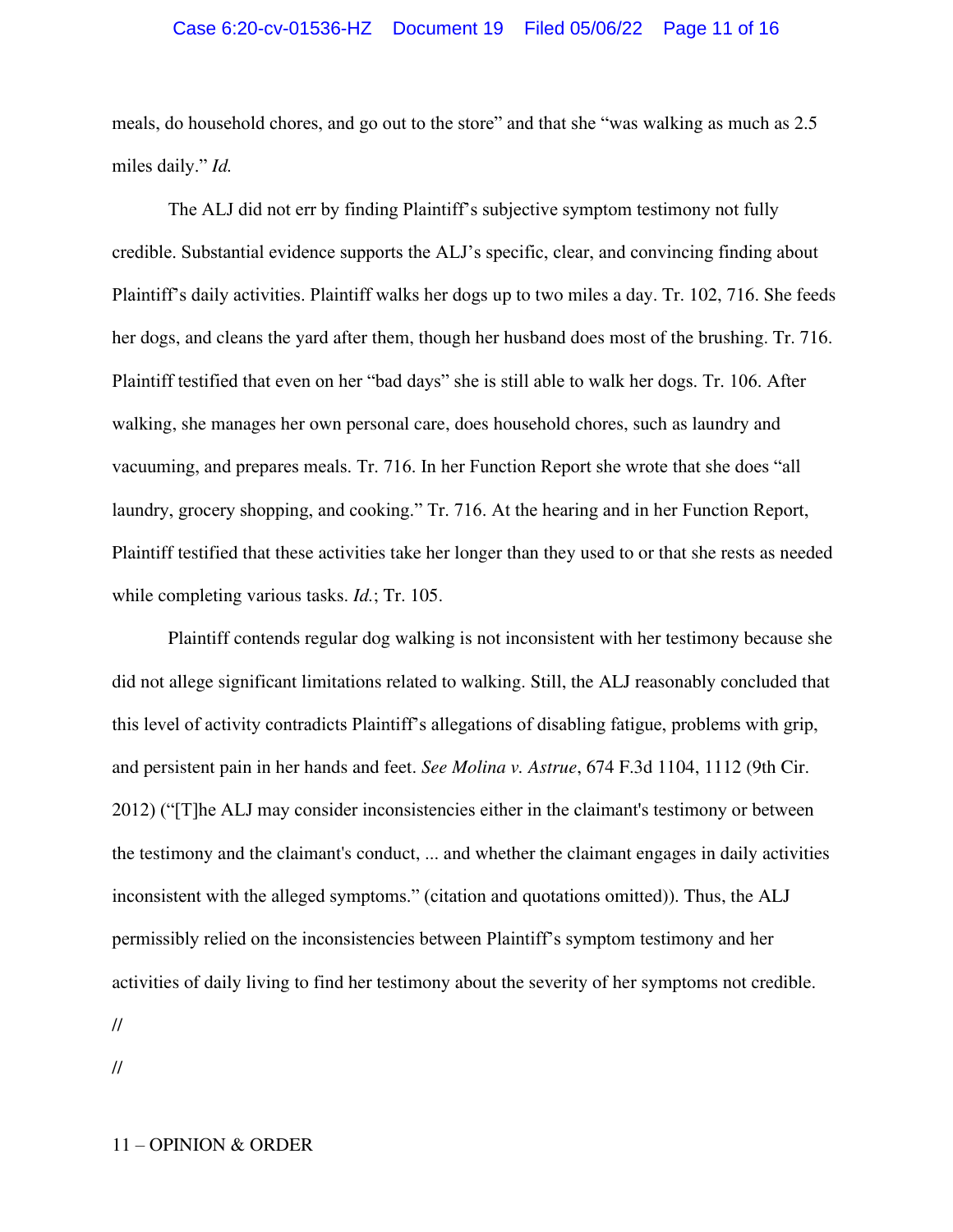## **II. Consultative Examiner Dr. Scott Alvord**

 Plaintiff argues the ALJ erred in failing to include or reject some limitations identified by consultative examiner Dr. Scott Alvord in the RFC.

 New regulations about weighing medical opinion evidence apply to claims filed on or after March 27, 2017. Rules Regarding the Evaluation of Medical Evidence, 2017 WL 168819, 82 Fed. Reg. 5844-01 (Jan. 18, 2017); 20 C.F.R. §§ 404.1520c, 416.920c. Under the new regulations, ALJs are no longer required to give deference to any medical opinion, including treating source opinions. *Id.* Instead, the agency considers several factors. 20 C.F.R. §§ 404.1520c(a), 416.920c(a). These are: supportability, consistency, relationship to the claimant, specialization, and "other factors." 20 C.F.R.  $\S$  404.1520c(c)(1)-(5), 416.920c(c)(1)-(5). The "most important" factors in the evaluation process are supportability and consistency. 20 C.F.R.  $\S$ § 404.1520c(b)(2), 416.920c(b)(2).

 Under this framework, the ALJ is required to explain how supportability and consistency were considered and may explain how the other factors were considered. 20 C.F.R §§ 404.1520c(b)(2), 416.920c(b)(2). When two or more medical opinions or prior administrative findings "about the same issue are both equally well-supported . . . and consistent with the record . . . but are not exactly the same," the ALJ is required to explain to how the other factors were considered. 20 C.F.R. §§ 404.1520c(b)(3), 416.920c(b)(3).

 Dr. Alvord conducted a one-time consultive psychiatric exam of Plaintiff and reviewed her records. Tr. 1084–88. He found that Plaintiff would have no difficulty performing simple and repetitive tasks and "moderate difficulty" with the following tasks: performing detailed and complex tasks, accepting instructions from supervisors, interacting with co-workers and the public, performing work activities on a consistent basis without special or additional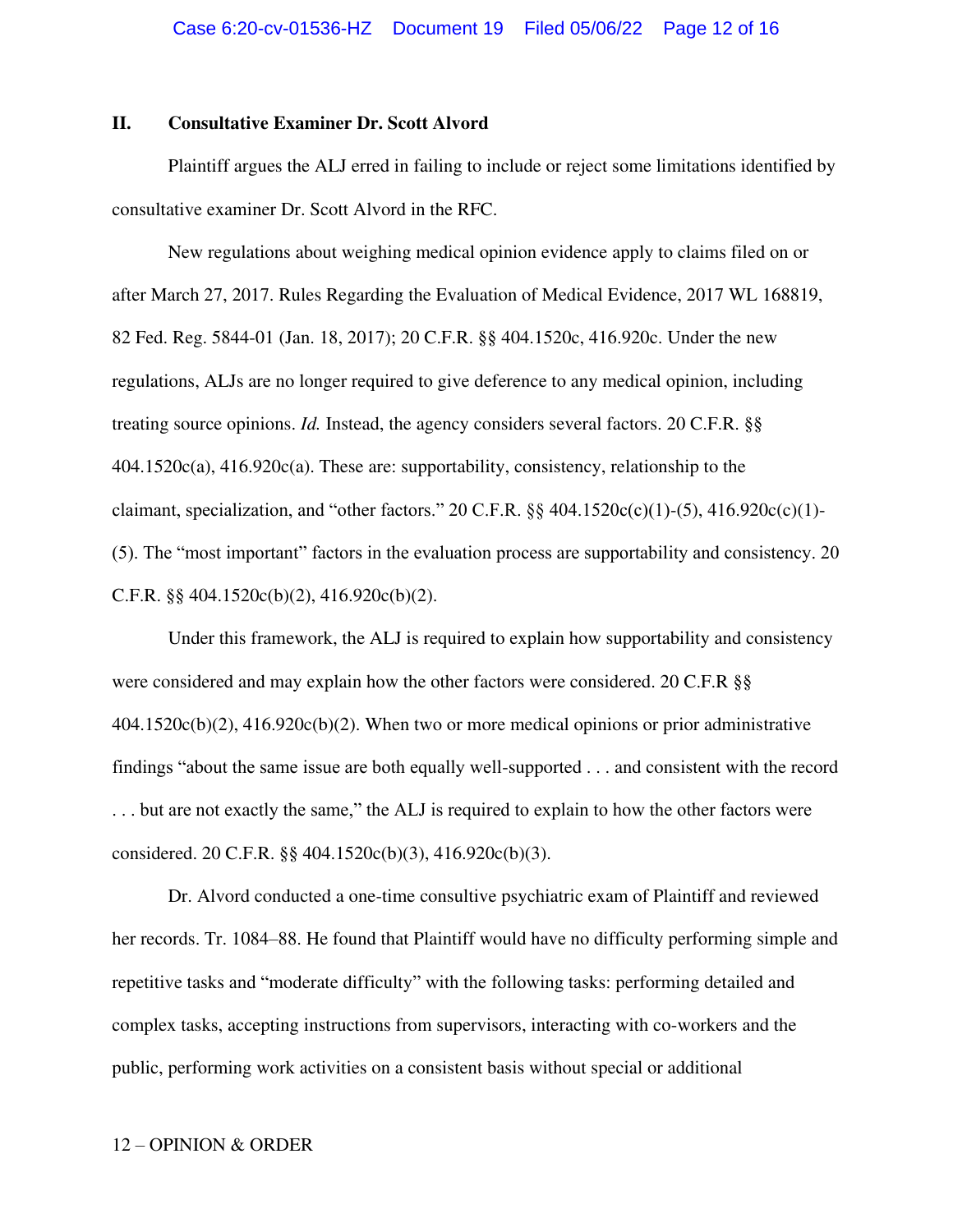#### Case 6:20-cv-01536-HZ Document 19 Filed 05/06/22 Page 13 of 16

instructions/accommodations, maintaining regular attendance, completing a normal workday/workweek without interruptions from a psychiatric condition, and dealing with usual stress encountered in the workplace. *Id.* 

 The ALJ found the opinion of consulting psychologist Dr. Alvord persuasive and "generally consistent with his examination of the claimant, as well as the overall evidence of record." Tr. 81. Plaintiff does not object to the ALJ's conclusion about Dr. Alvord's opinion. Instead, she argues he erred by not including the last four limitations into the RFC or providing a reason to reject these findings. These are: performing work activities on a consistent basis without special or additional instructions/accommodations, maintaining regular attendance, completing a normal workday/workweek without interruptions from a psychiatric condition, and dealing with usual stress encountered in the workplace. Tr.1087–88.

The ALJ did not err in his consideration of Dr. Alvord's opinion. Plaintiff contends that Dr. Alvord's opinion establishes limitations that exceed the vocational expert's testimony that employers will not tolerate more than one day of absenteeism per month or being off task more than ten percent of the workday. Pl. Brief at 13. But beyond Plaintiff's general argument about the meaning of term "moderate," she does not point to any specific limit or other finding in Dr. Alvord's report that demands this conclusion.

 The Social Security regulations do not provide a standard definition for the term "moderate." *Holland v. Colvin*, No. ED CV 15-0408-DFM, 2016 WL 928665, at \*3 (C.D. Cal. Mar. 4, 2016) (citations omitted). As Plaintiff concedes in her reply brief, however, courts in the Ninth Circuit "have held that a finding of 'moderate' limitations reflects that the mental impairment is not sufficiently severe as to have a significant impact on Plaintiff's ability to perform work activity." Pl. Reply at 7, ECF 18; *see also Margarita S. v. Saul*, No. ED CV 19-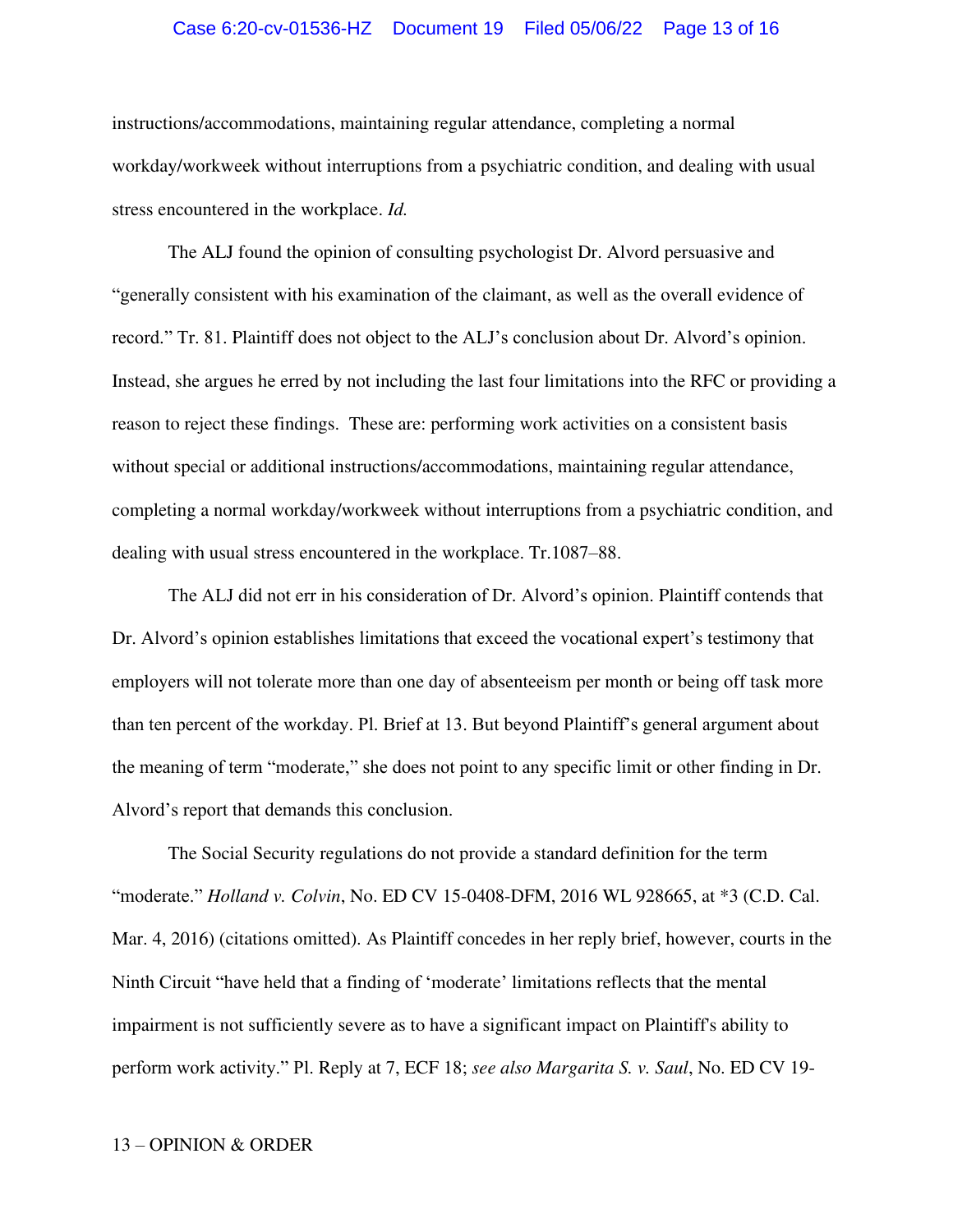906-SP, 2020 WL 6899609, at \*4 (C.D. Cal. Nov. 24, 2020) (ALJ accounted for moderate mental limitations in RFC "by limiting plaintiff to 'simple and routine instructions, occasional contact with the public, occasional changes in the workplace setting, being off-task 5% of the workday, and being absent one day per month.'"); *Hughes v. Colvin*, 599 Fed. App'x 765, 766 (9th Cir. 2015) (ALJ's RFC assessment accounted for moderate difficulties in social functioning, concentration, and persistence by restricting plaintiff to simple, routine, repetitive tasks in job where she could work independently, with no more than occasional public interaction); *McLain v. Astrue*, No. SACV 10-1108 JC, 2011 WL 2174895, at \*6 (C.D. Cal. June 3, 2011) ("Moderate mental functional limitations—specifically limitations in social functioning and adaptation—are not *per se* disabling, nor do they preclude the performance of jobs that involve simple, repetitive tasks."); *Serna v. Astrue*, No. CV 08-01673-VBK, 2008 WL 5179033, at \*3 (C.D. Cal. Dec. 9, 2008) (citing *Lacroix v. Barnhart*, 465 F.3d 881, 888 (8th Cir. 2006) and finding that a plaintiff "found to have a moderate limitation in her ability to respond appropriately to work pressures in a usual work setting would still be able to satisfactorily function in this area."). Here, all of Dr. Alvord's assessed moderate impairments relate to Plaintiff's mental functioning. Plaintiff has failed to identify a case or offer a regulation that supports her theory that these moderate mental limitations warranted a more restrictive RFC. Given the prevailing understanding of the term "moderate" when evaluating mental impairments, the RFC adequately accounted for the limitations identified by Dr. Alvord by limiting Plaintiff to "simple, routine tasks," to making only "simple work-related decisions" and "only occasional interaction with coworkers, supervisors, and the public." Tr. 79.

//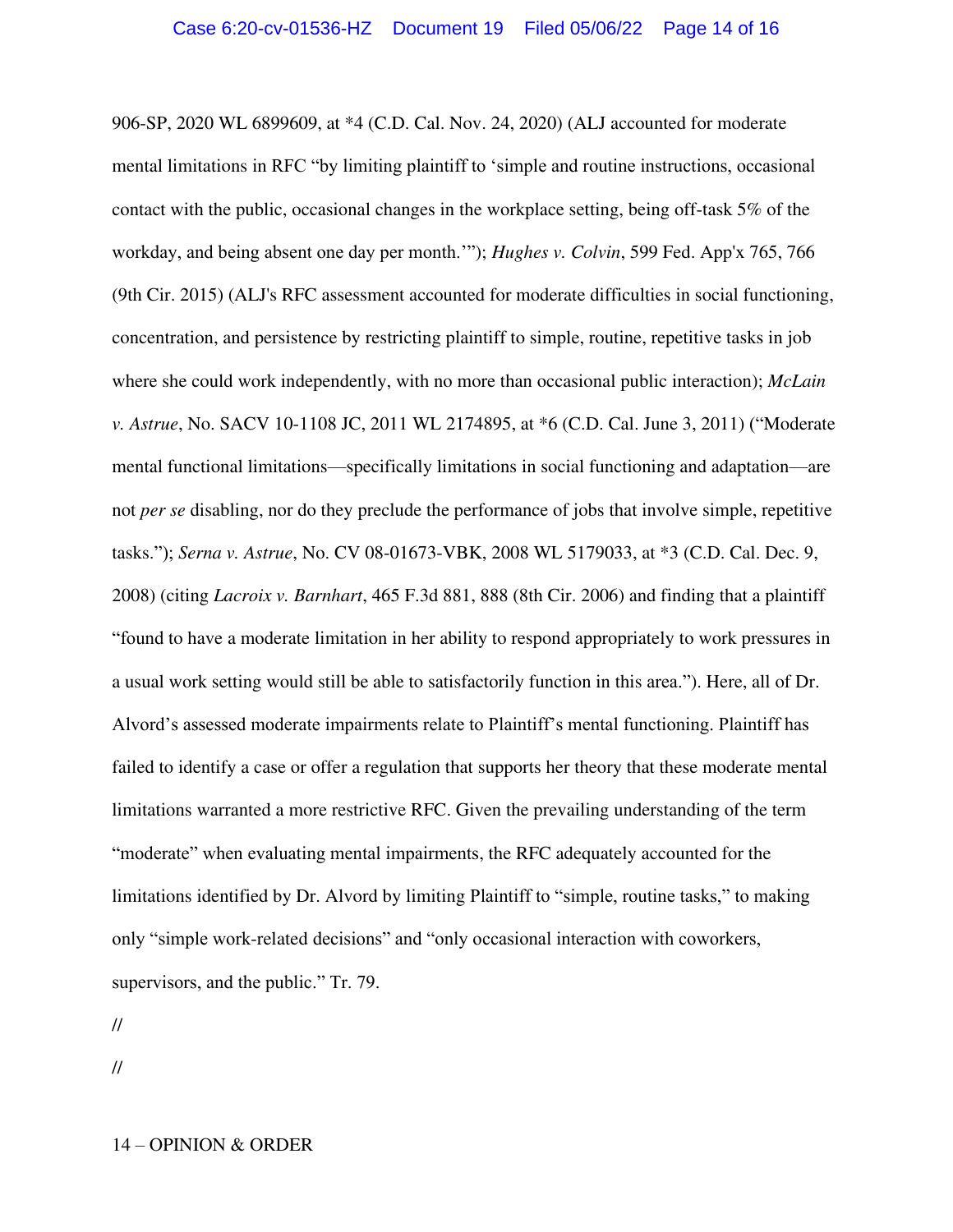## **III. Lay Witness Testimony**

 Plaintiff argues the ALJ erred by failing to provide a reason to reject the lay witness testimony of Plaintiff's husband, Dirk K. Plaintiff's husband wrote that she has problems with fatigue, lifting household items, holding her arms up for long periods of time, and grip strength. Tr. 733–34. He wrote that preparing meals and completing household chores takes her twice as long as it used to. Tr. 735.

The ALJ wrote that he "considered the supportive statements and observations from the claimant's husband [Dirk K.] concerning the claimant's impairments and associated decreased work capacity when determining the above residual functional capacity." Tr. 81. Plaintiff contends the ALJ erred by not discussing what statements were included versus discounted and failing to provide a germane reason for rejecting Plaintiff's husband's lay witness statement.

Because Dirk K.'s testimony regarding Plaintiff's functional limitations was very similar to Plaintiff's own symptom testimony, the specific, clear, and convincing reasons the ALJ provided to find Plaintiff less than fully credible are sufficient to discount his lay testimony. *Molina*, 674 F.3d at 1118–19 ("Where lay witness testimony does not describe any limitations not already described by the claimant, and the ALJ's well-supported reasons for rejecting the claimant's testimony apply equally well to the lay witness testimony," the failure to address the lay testimony may be deemed harmless.); *Valentine v. Comm'r Soc. Sec. Admin.*, 574 F.3d 685, 694 (9th Cir. 2009). Thus, any error by the ALJ in failing to provide a germane reason to discount Dirk K.'s testimony was harmless.

//

//